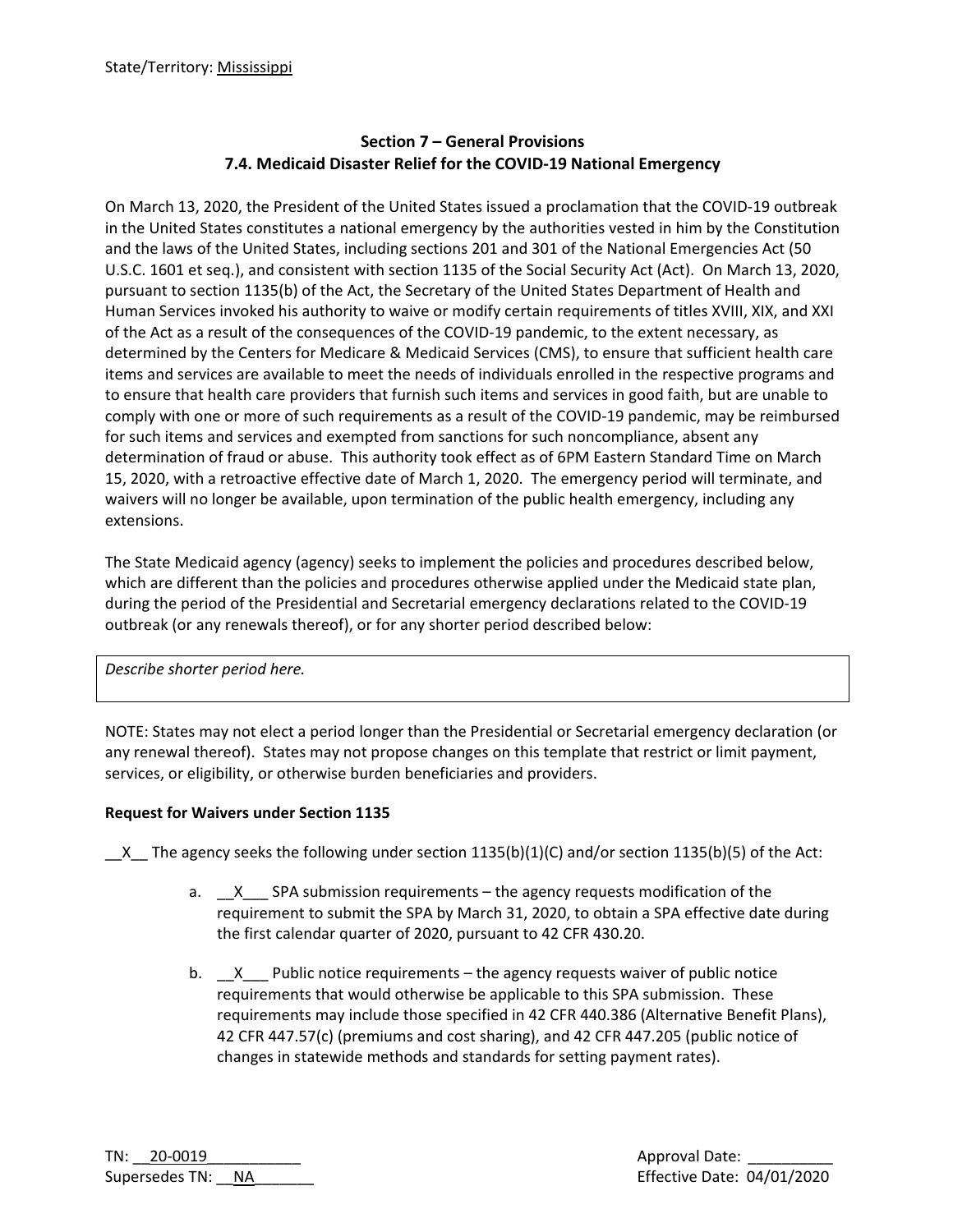c. \_\_\_\_\_ Tribal consultation requirements – the agency requests modification of tribal consultation timelines specified in [insert name of state] Medicaid state plan, as described below:

*Please describe the modifications to the timeline.*

#### **Section A – Eligibility**

1. \_\_\_\_\_ The agency furnishes medical assistance to the following optional groups of individuals described in section 1902(a)(10)(A)(ii) or 1902(a)(10)(c) of the Act. This may include the new optional group described at section 1902(a)(10)(A)(ii)(XXIII) and 1902(ss) of the Act providing coverage for uninsured individuals.

*Include name of the optional eligibility group and applicable income and resource standard.*

- 2. \_\_\_\_\_ The agency furnishes medical assistance to the following populations of individuals described in section 1902(a)(10)(A)(ii)(XX) of the Act and 42 CFR 435.218:
	- a. \_\_\_\_\_ All individuals who are described in section 1905(a)(10)(A)(ii)(XX)

Income standard: \_\_\_\_\_\_\_\_\_\_\_\_\_

-or-

b. \_\_\_\_ Individuals described in the following categorical populations in section 1905(a) of the Act:

Income standard: \_\_\_\_\_\_\_\_\_\_\_\_\_

3. \_\_\_\_\_ The agency applies less restrictive financial methodologies to individuals excepted from financial methodologies based on modified adjusted gross income (MAGI) as follows.

Less restrictive income methodologies:

| $TN: 20-0019$     |  |
|-------------------|--|
| Supersedes TN: NA |  |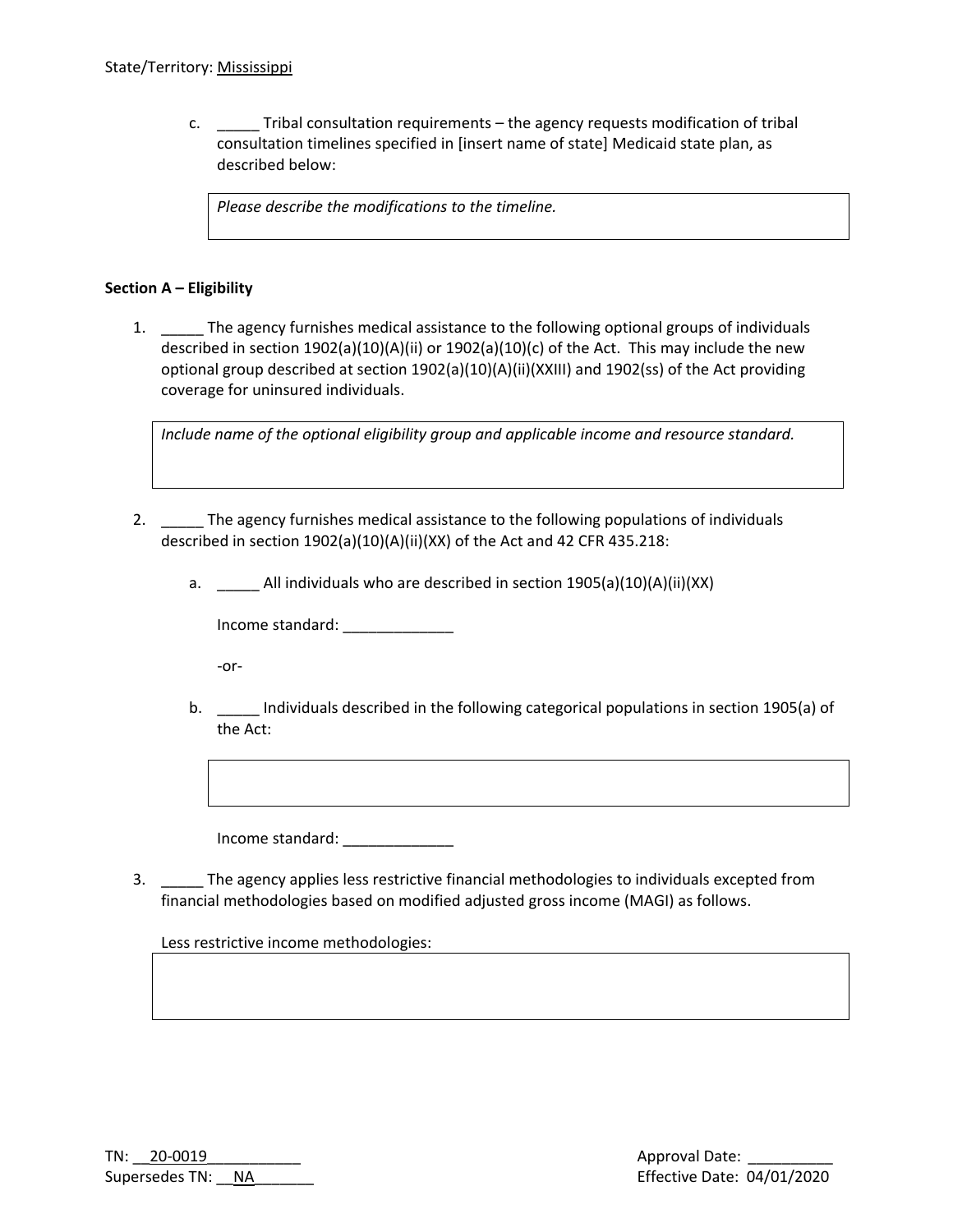Less restrictive resource methodologies:

- 4. The agency considers individuals who are evacuated from the state, who leave the state for medical reasons related to the disaster or public health emergency, or who are otherwise absent from the state due to the disaster or public health emergency and who intend to return to the state, to continue to be residents of the state under 42 CFR 435.403(j)(3).
- 5. \_\_\_\_\_ The agency provides Medicaid coverage to the following individuals living in the state, who are non-residents:
- 6. \_\_\_\_\_ The agency provides for an extension of the reasonable opportunity period for noncitizens declaring to be in a satisfactory immigration status, if the non-citizen is making a good faith effort to resolve any inconsistences or obtain any necessary documentation, or the agency is unable to complete the verification process within the 90-day reasonable opportunity period due to the disaster or public health emergency.

## **Section B – Enrollment**

1. \_\_\_\_\_ The agency elects to allow hospitals to make presumptive eligibility determinations for the following additional state plan populations, or for populations in an approved section 1115 demonstration, in accordance with section 1902(a)(47)(B) of the Act and 42 CFR 435.1110, provided that the agency has determined that the hospital is capable of making such determinations.

*Please describe the applicable eligibility groups/populations and any changes to reasonable limitations, performance standards or other factors.*

2. \_\_\_\_\_\_ The agency designates itself as a qualified entity for purposes of making presumptive eligibility determinations described below in accordance with sections 1920, 1920A, 1920B, and 1920C of the Act and 42 CFR Part 435 Subpart L.

*Please describe any limitations related to the populations included or the number of allowable PE periods.*

| $TN: 20-0019$     |  |
|-------------------|--|
| Supersedes TN: NA |  |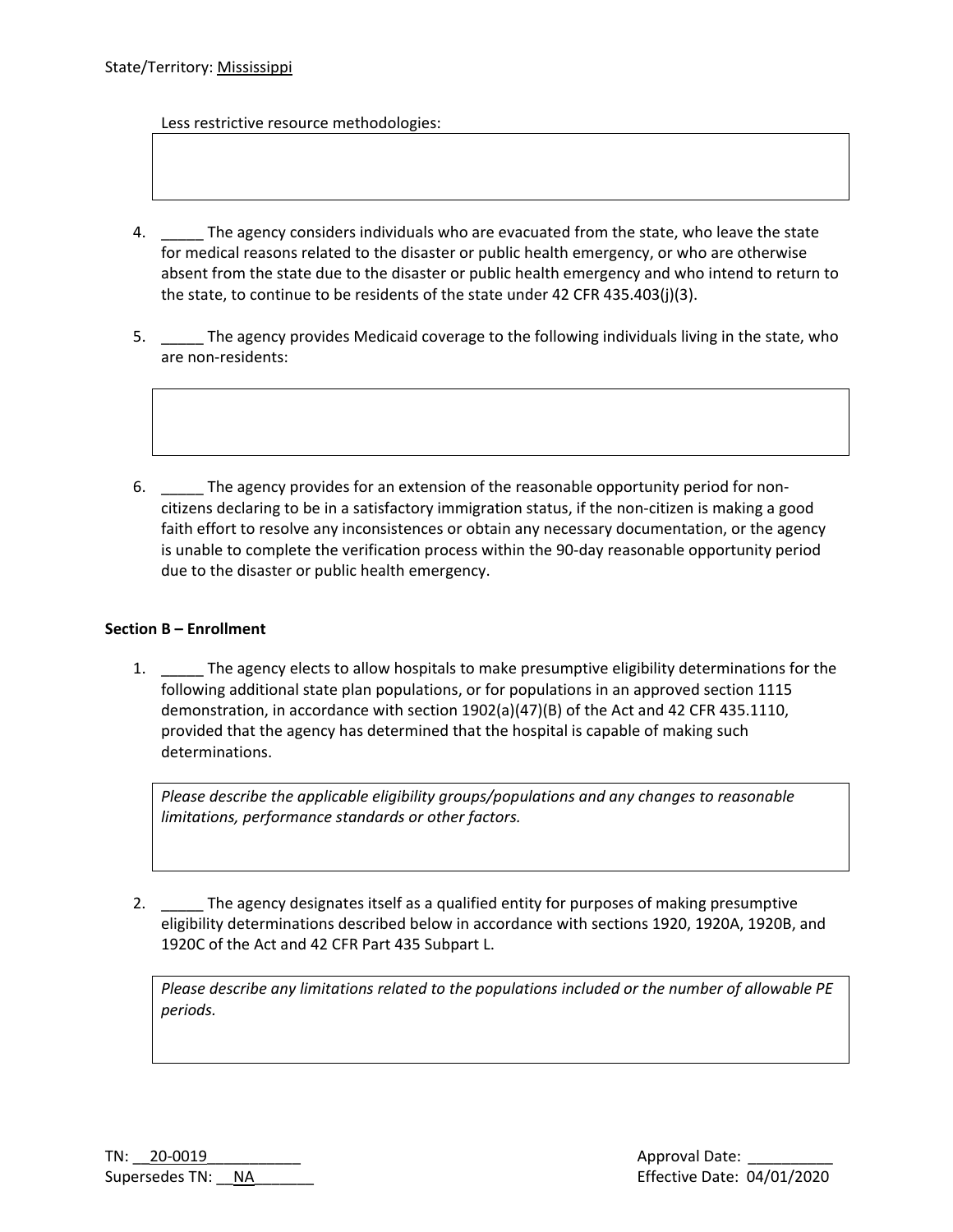3. \_\_\_\_\_ The agency designates the following entities as qualified entities for purposes of making presumptive eligibility determinations or adds additional populations as described below in accordance with sections 1920, 1920A, 1920B, and 1920C of the Act and 42 CFR Part 435 Subpart L. Indicate if any designated entities are permitted to make presumptive eligibility determinations only for specified populations.

*Please describe the designated entities or additional populations and any limitations related to the specified populations or number of allowable PE periods.*

- 4. The agency adopts a total of \_\_\_\_\_ months (not to exceed 12 months) continuous eligibility for children under age enter age \_\_\_\_\_ (not to exceed age 19) regardless of changes in circumstances in accordance with section 1902(e)(12) of the Act and 42 CFR 435.926.
- 5. \_\_\_\_\_ The agency conducts redeterminations of eligibility for individuals excepted from MAGIbased financial methodologies under 42 CFR 435.603(j) once every \_\_\_\_\_ months (not to exceed 12 months) in accordance with 42 CFR 435.916(b).
- 6. \_\_\_\_\_ The agency uses the following simplified application(s) to support enrollment in affected areas or for affected individuals (a copy of the simplified application(s) has been submitted to CMS).
	- a. \_\_\_\_\_\_ The agency uses a simplified paper application.
	- b. \_\_\_\_\_\_ The agency uses a simplified online application.
	- c. \_\_\_\_\_ The simplified paper or online application is made available for use in call-centers or other telephone applications in affected areas.

## **Section C – Premiums and Cost Sharing**

1. The agency suspends deductibles, copayments, coinsurance, and other cost sharing charges as follows:

*Please describe whether the state suspends all cost sharing or suspends only specified deductibles, copayments, coinsurance, or other cost sharing charges for specified items and services or for specified eligibility groups consistent with 42 CFR 447.52(d) or for specified income levels consistent with 42 CFR 447.52(g).*

- 2. \_\_\_\_\_ The agency suspends enrollment fees, premiums and similar charges for:
	- a. All beneficiaries
	- b. The following eligibility groups or categorical populations: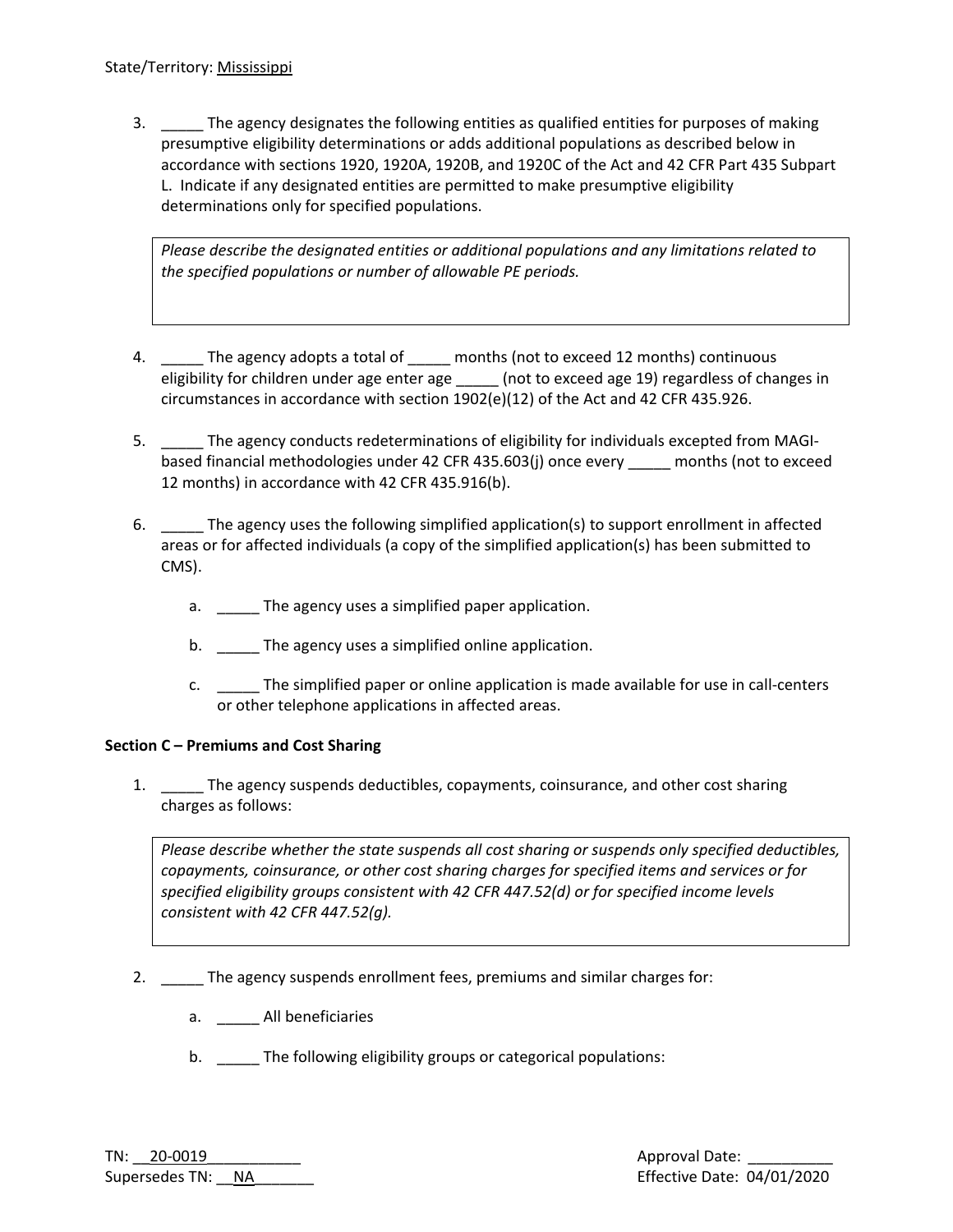*Please list the applicable eligibility groups or populations.*

3. \_\_\_\_\_ The agency allows waiver of payment of the enrollment fee, premiums and similar charges for undue hardship.

*Please specify the standard(s) and/or criteria that the state will use to determine undue hardship.* 

#### **Section D – Benefits**

*Benefits:*

- 1. \_\_\_\_\_ The agency adds the following optional benefits in its state plan (include service descriptions, provider qualifications, and limitations on amount, duration or scope of the benefit):
- 2. \_\_\_\_\_ The agency makes the following adjustments to benefits currently covered in the state plan:
- 3. \_\_\_\_\_ The agency assures that newly added benefits or adjustments to benefits comply with all applicable statutory requirements, including the statewideness requirements found at 1902(a)(1), comparability requirements found at 1902(a)(10)(B), and free choice of provider requirements found at 1902(a)(23).
- 4. \_\_\_\_\_ Application to Alternative Benefit Plans (ABP). The state adheres to all ABP provisions in 42 CFR Part 440, Subpart C. This section only applies to states that have an approved ABP(s).
	- a. \_\_\_\_\_ The agency assures that these newly added and/or adjusted benefits will be made available to individuals receiving services under ABPs.
	- b. \_\_\_\_\_ Individuals receiving services under ABPs will not receive these newly added and/or adjusted benefits, or will only receive the following subset:

*Please describe.*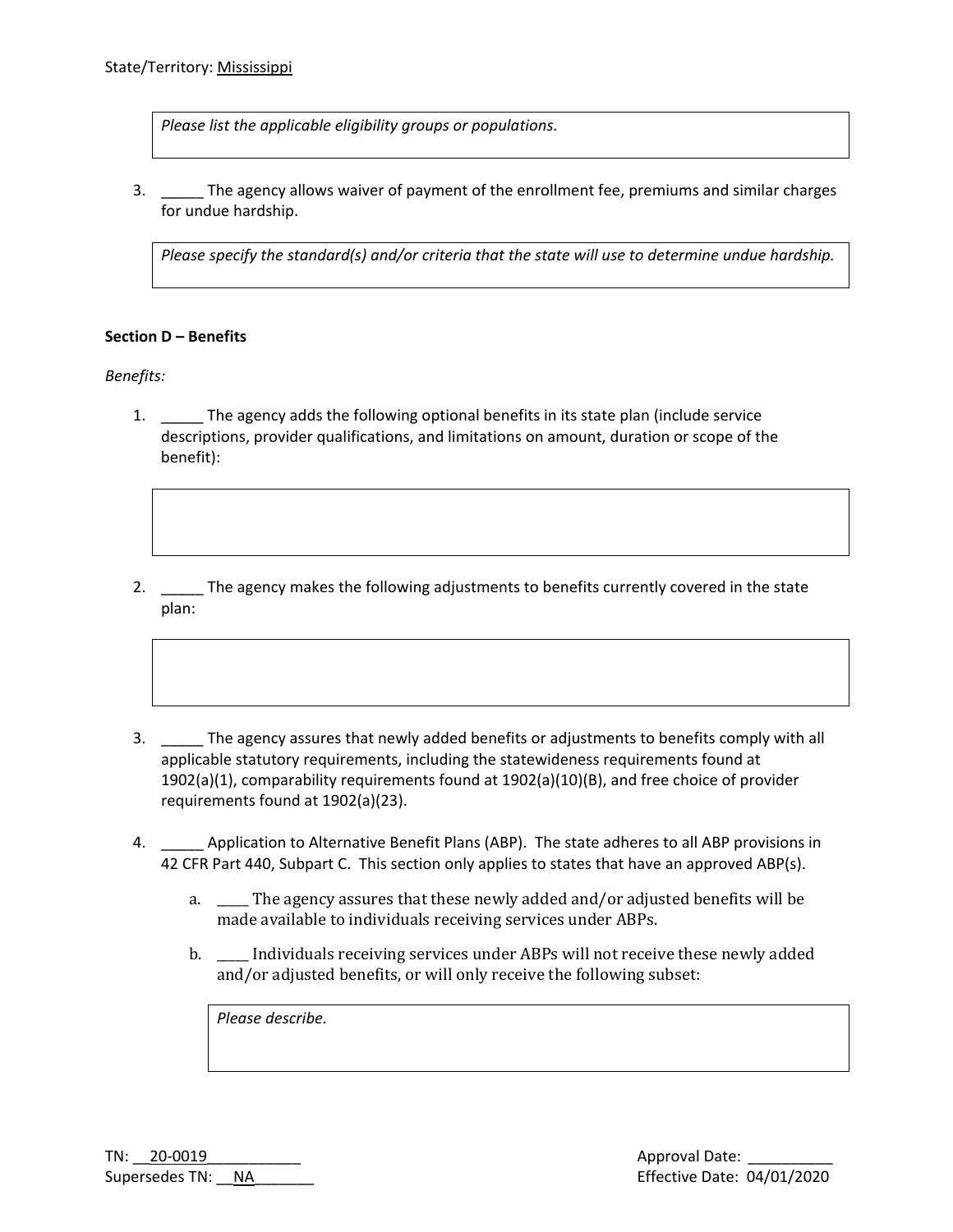## State/Territory: Mississippi

## *Telehealth:*

5. \_\_\_\_\_ The agency utilizes telehealth in the following manner, which may be different than outlined in the state's approved state plan:

## *Drug Benefit:*

6. \_\_\_\_\_ The agency makes the following adjustments to the day supply or quantity limit for covered outpatient drugs. The agency should only make this modification if its current state plan pages have limits on the amount of medication dispensed.

*Please describe the change in days or quantities that are allowed for the emergency period and for which drugs.* 

- 7. \_\_\_\_\_ Prior authorization for medications is expanded by automatic renewal without clinical review, or time/quantity extensions.
- 8. The agency makes the following payment adjustment to the professional dispensing fee when additional costs are incurred by the providers for delivery. States will need to supply documentation to justify the additional fees.

*Please describe the manner in which professional dispensing fees are adjusted.*

9. \_\_\_\_\_ The agency makes exceptions to their published Preferred Drug List if drug shortages occur. This would include options for covering a brand name drug product that is a multi-source drug if a generic drug option is not available.

## **Section E – Payments**

*Optional benefits described in Section D:*

- 1. \_\_\_\_\_ Newly added benefits described in Section D are paid using the following methodology:
	- a. \_\_\_\_\_ Published fee schedules –

Effective date (enter date of change): \_\_\_\_\_\_\_\_\_\_\_\_\_\_

Location (list published location): \_\_\_\_\_\_\_\_\_\_\_\_\_

b. Other:

*Describe methodology here.*

TN: \_\_20-0019\_\_\_\_\_\_\_\_\_\_\_ Approval Date: \_\_\_\_\_\_\_\_\_\_ Supersedes TN: \_\_NA\_\_\_\_\_\_\_ Effective Date: 04/01/2020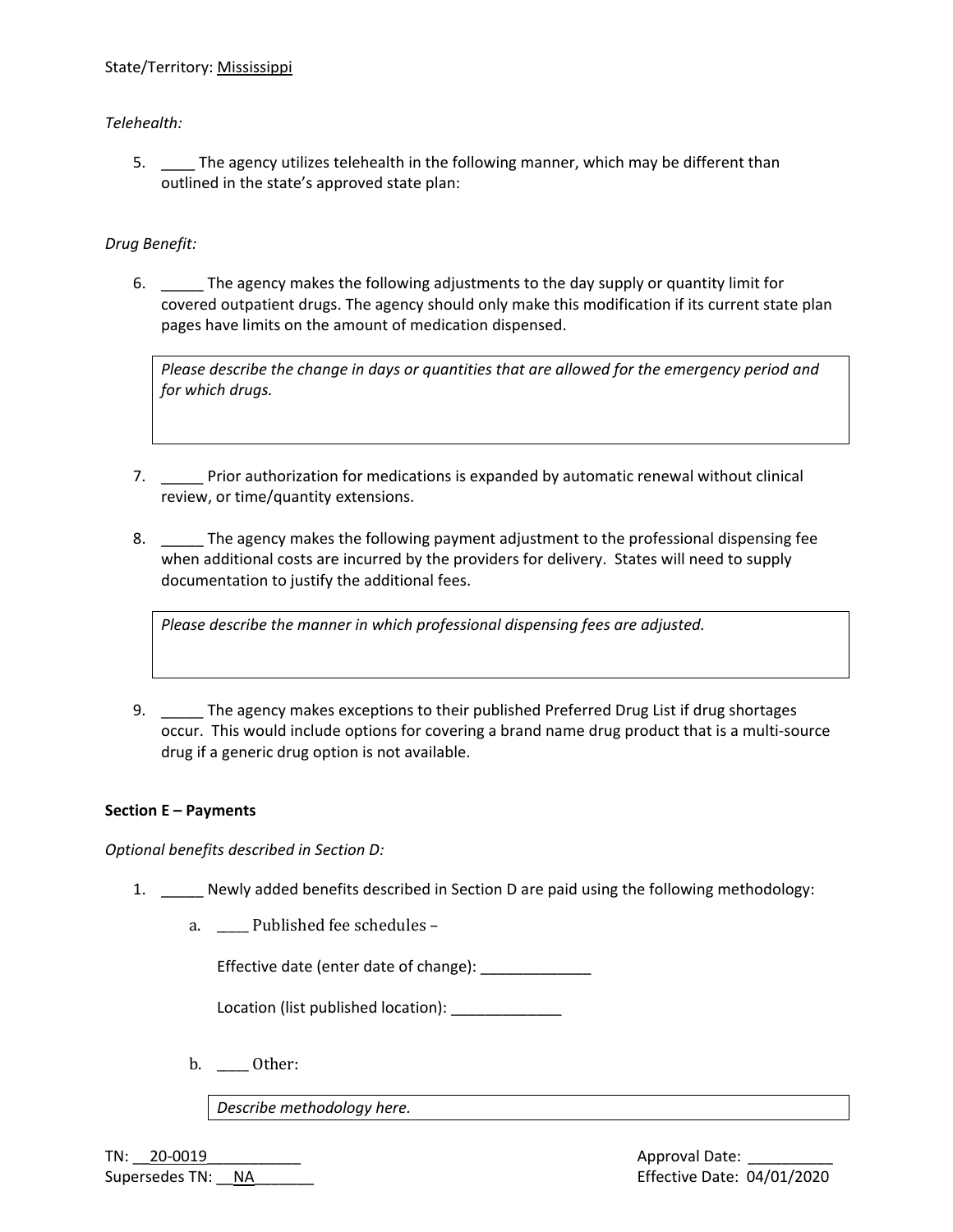*Increases to state plan payment methodologies:*

2. \_\_\_\_\_ The agency increases payment rates for the following services:

*Please list all that apply.*

a. \_\_\_\_\_ Payment increases are targeted based on the following criteria:

*Please describe criteria.*

- b. Payments are increased through:
	- i. \_\_\_\_\_ A supplemental payment or add-on within applicable upper payment limits:

*Please describe.*

ii. \_\_\_\_\_\_ An increase to rates as described below.

Rates are increased:

Latter Uniformly by the following percentage: Latter Uniformly by the following percentage:

\_\_\_\_\_ Through a modification to published fee schedules -

Effective date (enter date of change): \_\_\_\_\_\_\_\_\_\_\_\_\_

Location (list published location):

\_\_\_\_\_ Up to the Medicare payments for equivalent services.

\_\_\_\_\_ By the following factors:

*Please describe.*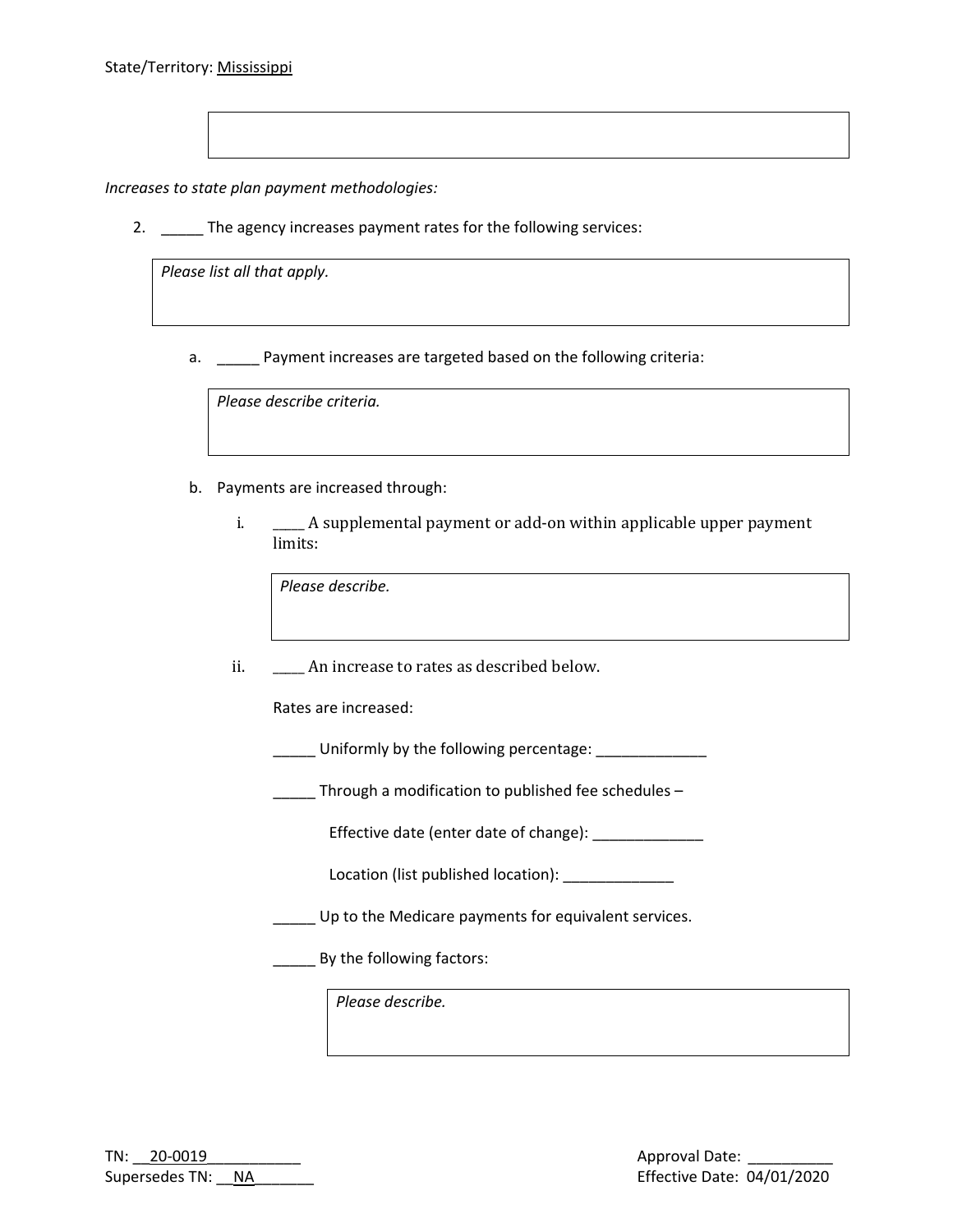*Payment for services delivered via telehealth:*

- 3. \_\_\_\_ For the duration of the emergency, the state authorizes payments for telehealth services that:
	- a. \_\_\_\_ Are not otherwise paid under the Medicaid state plan;
	- b. **Differ from payments for the same services when provided face to face;**
	- c. \_\_\_\_\_ Differ from current state plan provisions governing reimbursement for telehealth;
	- d. \_\_\_\_\_ Include payment for ancillary costs associated with the delivery of covered services via telehealth, (if applicable), as follows:
		- i. \_\_\_\_\_ Ancillary cost associated with the originating site for telehealth is incorporated into fee-for-service rates.
		- ii. \_\_\_\_\_ Ancillary cost associated with the originating site for telehealth is separately reimbursed as an administrative cost by the state when a Medicaid service is delivered.

# *Other:*

4.  $X$  Other payment changes:

## *Please describe.*

# **Community Mental Health Center (CMHC) Interim Payments:**

The Division of Medicaid will make interim payments based on FFS utilization only to the fourteen (14) CMHCs. The average payment amount will be based on data from State Fiscal Years (SFY) 2018 and 2019 which will be used to determine a provider-specific monthly payment amount.

The Division of Medicaid will review the payments received by each facility in the months of April, May and June 2020. If the FFS payment for the month is below the provider-specific monthly payment amount, the facility will receive an interim payment up to their average amount. Each month's interim payment will be calculated and paid before the end of the following month (or once CMS approval is received). At the end of the calendar quarter in which the emergency period ends, the state will reconcile the interim payments with paid claims and recoup any overpayment over a six month period.

# **Section F – Post-Eligibility Treatment of Income**

1. \_\_\_\_\_ The state elects to modify the basic personal needs allowance for institutionalized individuals. The basic personal needs allowance is equal to one of the following amounts:

|                   | $TN: 20-0019$ |  |
|-------------------|---------------|--|
| Supersedes TN: NA |               |  |